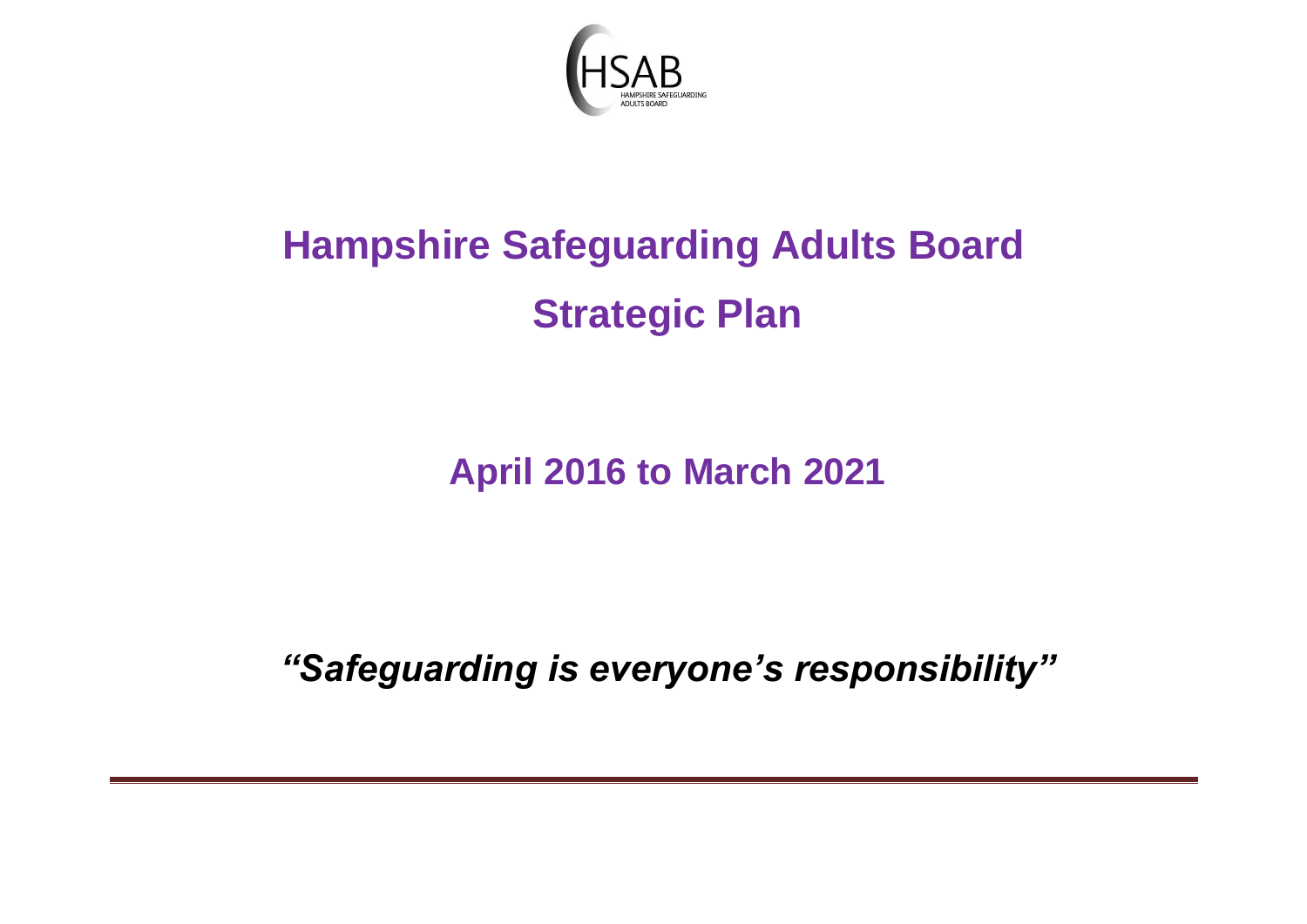# **Hampshire Safeguarding Adults Board Strategic Plan 2016 -2021**

#### **About the Hampshire Safeguarding Adults Board**



The Hampshire Safeguarding Adults Board (HSAB) is a statutory, multiorganisation partnership coordinated by the local authority, which oversees and leads adult safeguarding across the Hampshire County Council (HCC) area. HSAB's main objective is to gain

assurance that safeguarding arrangements locally and its partner organisations act work effectively individually and together, to support and safeguard adults in its area who are at risk of abuse and neglect.

The HSAB also has an interest in a range of matters that contribute to the prevention of abuse and neglect including the safety of patients in its local health services, quality of local care and support services, effectiveness of prisons and approved premises in safeguarding offenders and awareness and responsiveness of further education services.

#### **Our purpose**

HSAB's remit is to set priorities, agree objectives and to coordinate the strategic development of adult safeguarding across the HCC area. It is the key mechanism for agreeing how local agencies will work together effectively to safeguard and promote the safety and wellbeing of adults with care and support needs who are at and/or are in vulnerable situations. Under the Care Act 2014, HSAB is required to publish a strategic plan (developed in consultation with local communities) and an Annual Report. The HSAB also acts as an important source of advice and assistance, for example in helping others to improve their safeguarding arrangements.

#### **Our membership**

The Board has an independent chair that is responsible for ensuring that all organisations contribute effectively to the work of the Board. The Chair provides accountability for the work undertaken by the HSAB by way of reports to relevant strategic committees and boards. The HSAB is made up of wide range of statutory, community and voluntary organisations which includes representatives from Hampshire County Council, police, clinical commissioning groups, NHS providers, emergency services, district and borough councils, independent care providers, housing, advocacy, service users and carers, etc.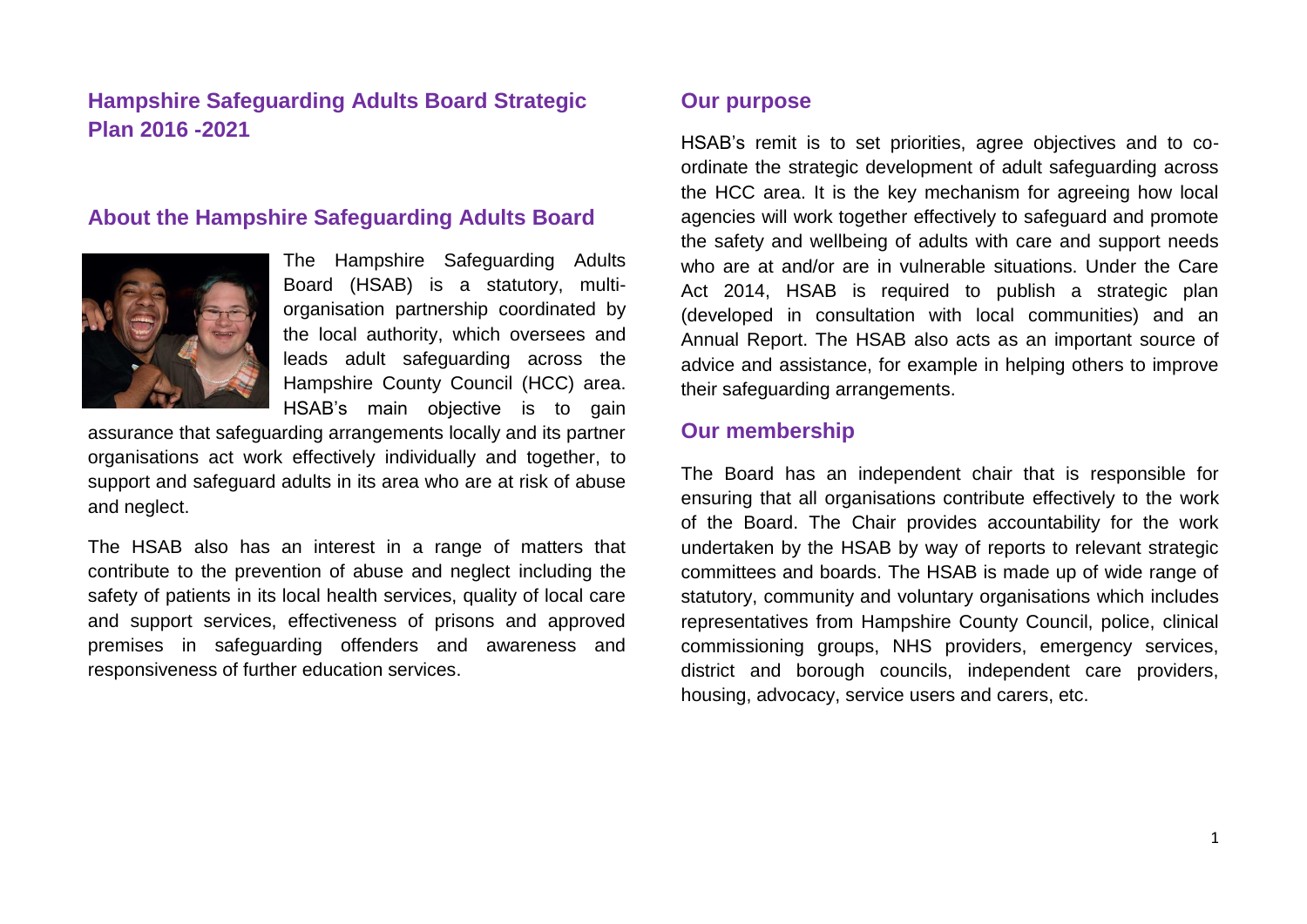HSAB also has links with a wide range of other strategic forums and partnerships including the Hampshire Children's Safeguarding Board, Community Safety Partnerships, PREVENT Board, Domestic Abuse Partnership, Modern Slavery Partnership, Learning Disability Partnership, Health and Wellbeing Board and Health Watch in recognition of the strong synergies between the work of the HSAB and many of these forums and to minimise duplication and maximise efficiencies, particularly as objectives and membership are likely to overlap.

The HSAB aims to promote the involvement and contribution of service users on the Board and will continue to explore a range of approaches to achieve meaningful involvement of service users and other stakeholders and also ensure that the Board is informed by the voice of stakeholders in general.

#### **Our vision**

The HSAB works to promote a zero tolerance culture of abuse and neglect of adults who are vulnerable and its work is underpinned by the following ethos and principles:



 Living a life free from harm and abuse is a fundamental human right of every person;

- Safeguarding adults at risk and their carers is everyone's business and responsibility;
- All organisations and local communities have a



responsibility to ensure that they foster a culture which takes all concerns seriously, and enables transparency, reporting of concerns and whistleblowing;

- All staff and volunteers in whatever the setting have a key role in preventing abuse or neglect occurring and in taking prompt action when concerns arise;
- Adults at risk and their families, carers or representatives must have access to information regarding the standards, quality and treatment they can expect to receive from any individuals (paid or unpaid), services or organisations involved in their lives;
- A 'Making Safeguarding Personal' approach is essential in order to ensure that any support offered or provided is person centred and tailored around the needs, wishes and the outcomes identified by the adult. The person at risk at the centre of any safeguarding process must stay as much in control of decision making as possible';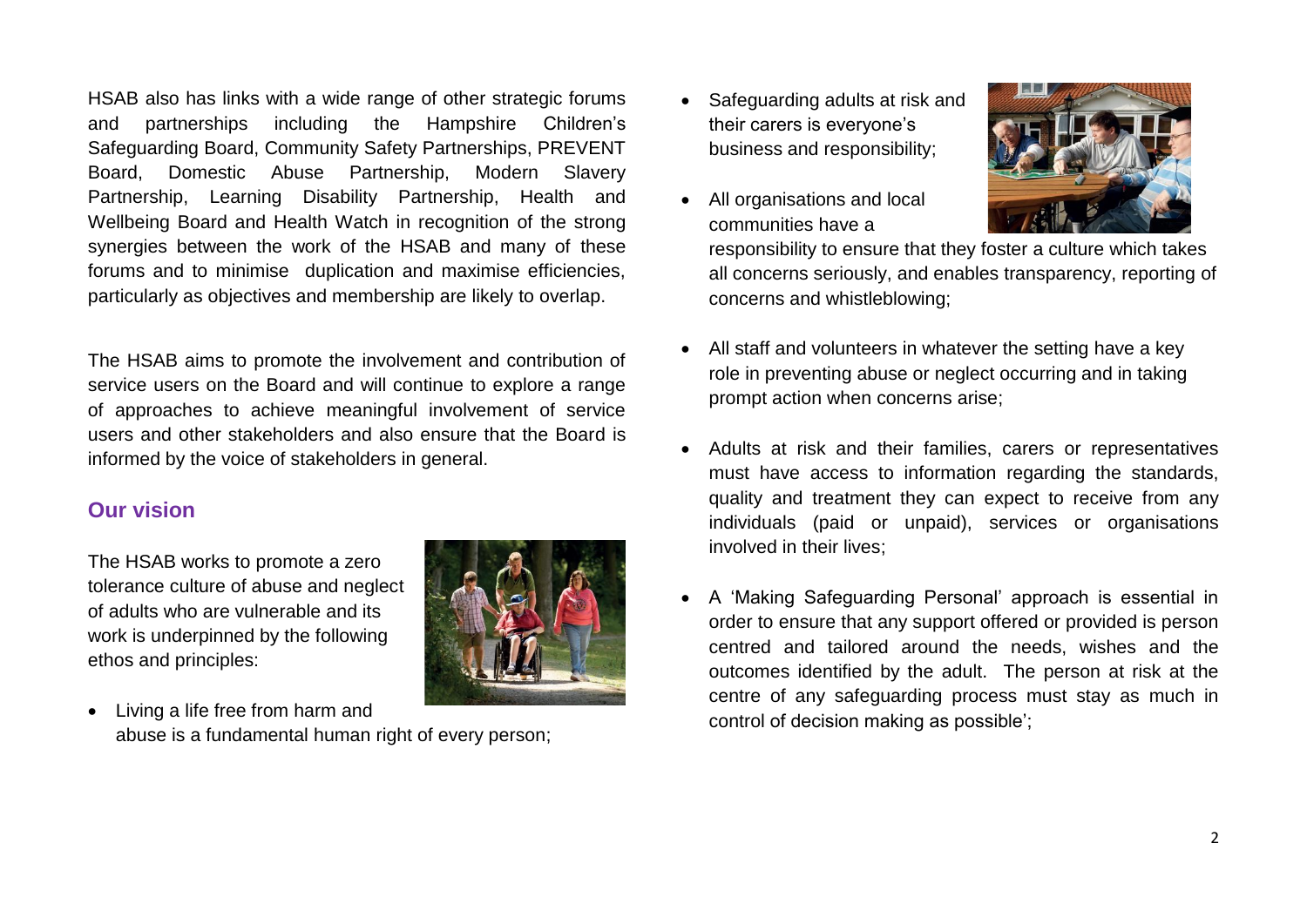- Personalised support is for everyone but some people will need more support than others to make choices and manage risks. Making risks clear and understood is crucial to empowering and safeguarding adults;
- All organisations must have processes aimed at preventing abuse from occurring in the first instance and to enable support to be offered at an early stage.
- When abuse does take place, it must be identified early and dealt with swiftly and effectively, and in ways that are the least intrusive and most proportionate.
- People supporting adults with care and support needs and/or their carers must the appropriate level of skills, knowledge and training to safeguard adults from abuse; and
- It is vital that clear processes are in place to identify learning from serious cases so that lessons can be used to improve partnership working in order to prevent a similar event in the future.

# **Six Principles from the Government Policy on Adult Safeguarding (Department of Health May 2013)**

The Government has published principles to be used by local authority adult social services, the NHS, Police and other agencies for both developing and assessing the effectiveness of their local adult safeguarding arrangements. These also describe, in broad terms, the desired outcomes for adult safeguarding, for both individuals and agencies.

These principles have been formally adopted by the Hampshire Safeguarding Adult Board and its partner agencies with safeguarding responsibilities and they are incorporated into the local multi-agency adult safeguarding policy and guidance: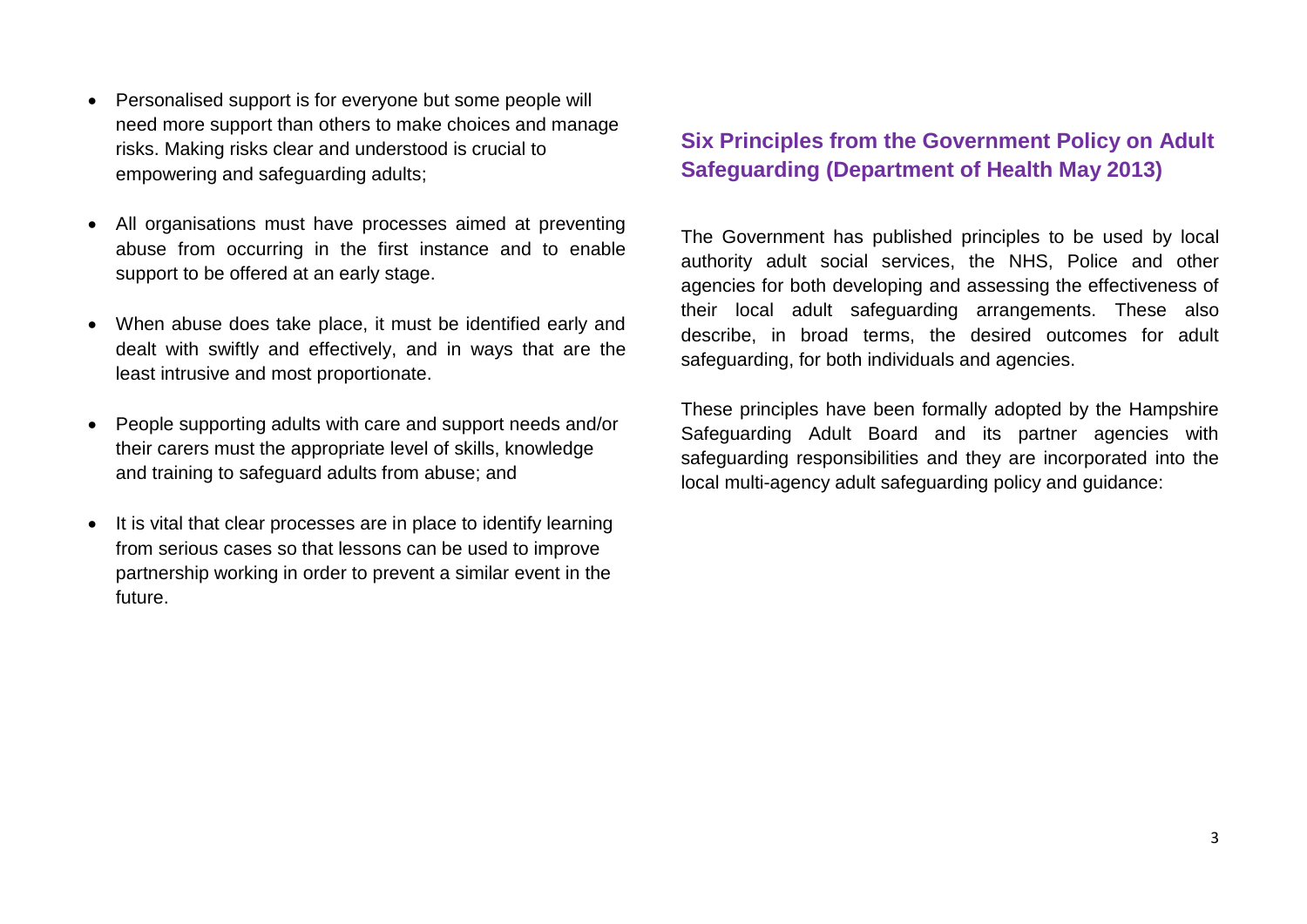# **Six Safeguarding Principles**

| <b>Principle</b>       | <b>Description</b>                                                                                                                                                  | <b>Outcome for Adult at Risk</b>                                                                                                                                                                            |
|------------------------|---------------------------------------------------------------------------------------------------------------------------------------------------------------------|-------------------------------------------------------------------------------------------------------------------------------------------------------------------------------------------------------------|
| <b>Empowerment</b>     | Presumption of person led decisions and informed<br>consent.                                                                                                        | "I am asked what I want as the outcomes from the<br>safeguarding process and these directly inform what<br>happens."                                                                                        |
| <b>Prevention</b>      | It is better to take action before harm occurs.                                                                                                                     | "I receive clear and simple information about what abuse<br>is, how to recognise the signs and what I can do to seek<br>help."                                                                              |
| <b>Proportionality</b> | Proportionate and least intrusive response<br>appropriate to the risk presented.                                                                                    | "I am sure that the professionals will work for my best<br>interests, as I see them and will only get involved as much<br>as needed and I understand the role of everyone involved<br>in my life."          |
| <b>Protection</b>      | Support and representation for those in greatest<br>need.                                                                                                           | "I get help and support to report abuse. I get help to take<br>part in the safeguarding process to the extent to which I<br>want and to which I am able"                                                    |
| <b>Partnership</b>     | Local solutions through services working with their<br>communities. Communities have a part to play in<br>preventing, detecting and reporting neglect and<br>abuse. | "I know staff treat any personal and sensitive information in<br>confidence, only share what is helpful and necessary. I'm<br>confident professionals will work together to get the best<br>result for me." |
| <b>Accountability</b>  | Accountability and transparency in delivering<br>safeguarding.                                                                                                      | "I understand the role of everyone involved in my life."                                                                                                                                                    |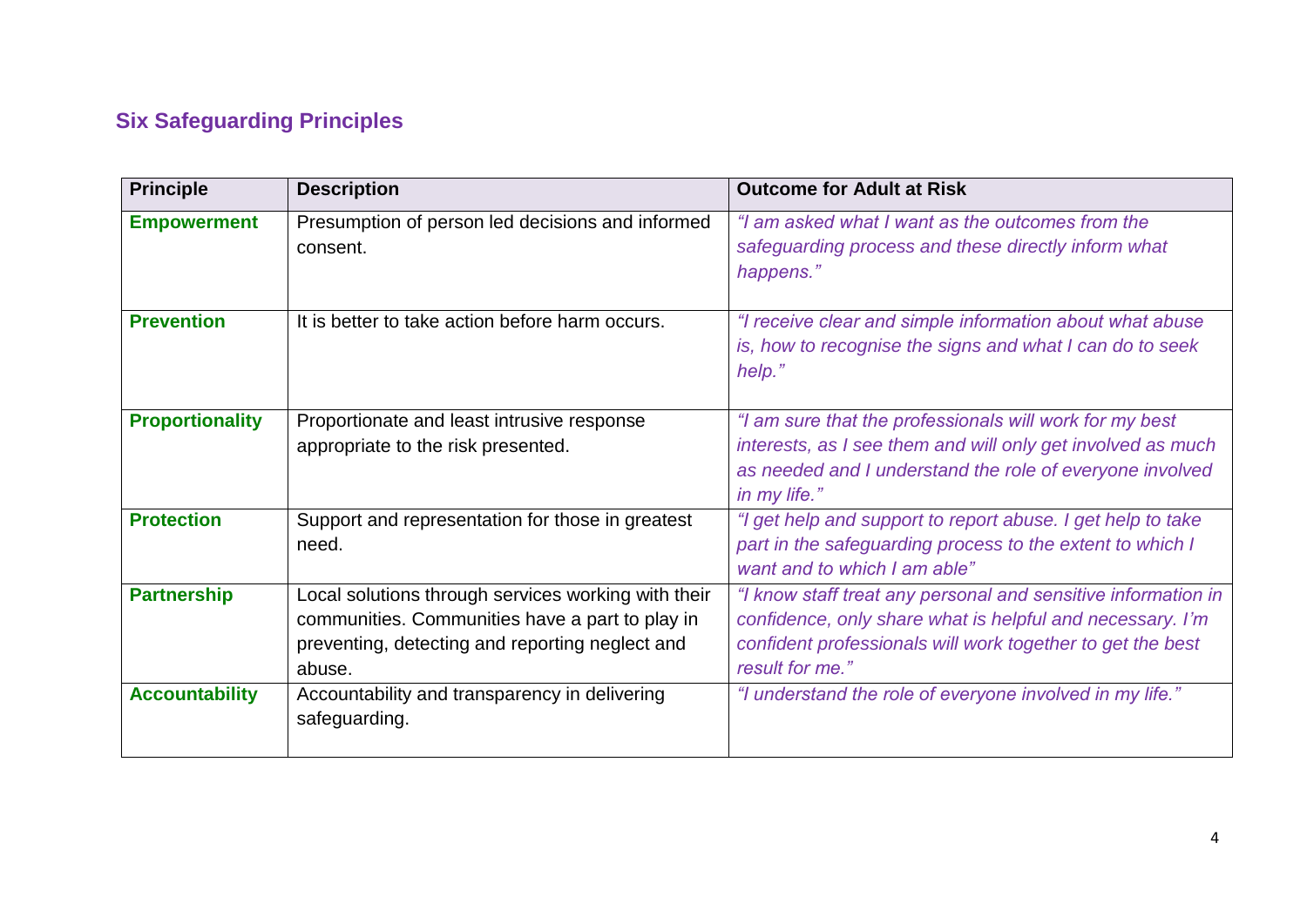#### **Our assurance and accountability framework**

The Board has developed a framework for gaining assurance about the effectiveness of local safeguarding arrangements. This builds on the Government's six safeguarding principles and provides a number of key standards against which local agencies will be held to account:

#### **Prevention and early intervention**

- a) The Care Act 2014 places a duty on local safeguarding adults' boards to develop and implement a clear strategy around the prevention of abuse or neglect of adults at risk. Prevention is one of the core principles of safeguarding and as such forms a fundamental part of local adult safeguarding policy framework and arrangements.
- b) Critical to the vision in the Care Act 2014 is that the care and support system works to actively promote wellbeing and independence, and does not just wait to respond when people reach a crisis point. It is vital that the care and support system intervenes early to support individuals, helps people retain or regain their skills and confidence, and prevents need or delays deterioration wherever possible. This approach applies equally to adult safeguarding.
- c) HSAB will maintain an overview of the prevention work taking place in the area and will maintain links with other strategic forums and plans to ensure this work ties in with their work. These include links with the Health and Wellbeing Board, Hampshire Safeguarding Children's Board, Quality Surveillance Group, Community Safety Partnerships, Police and Crime Commissioner's Office and the Care Quality Commission.
- d) In May 2015, HSAB published a strategy on prevention and early intervention which recognises there are a number of essential building blocks relating to prevention and early intervention which it will use to gauge the effectiveness of local agencies:
	- People are informed of their rights to be free from abuse and supported to exercise these rights, including access to advocacy;
	- Access to good universal services, such as community safety services;
	- Needs and risk assessments undertaken to inform people's choices;
	- Availability of a range of options for support to keep safe from abuse tailored to people's individual needs;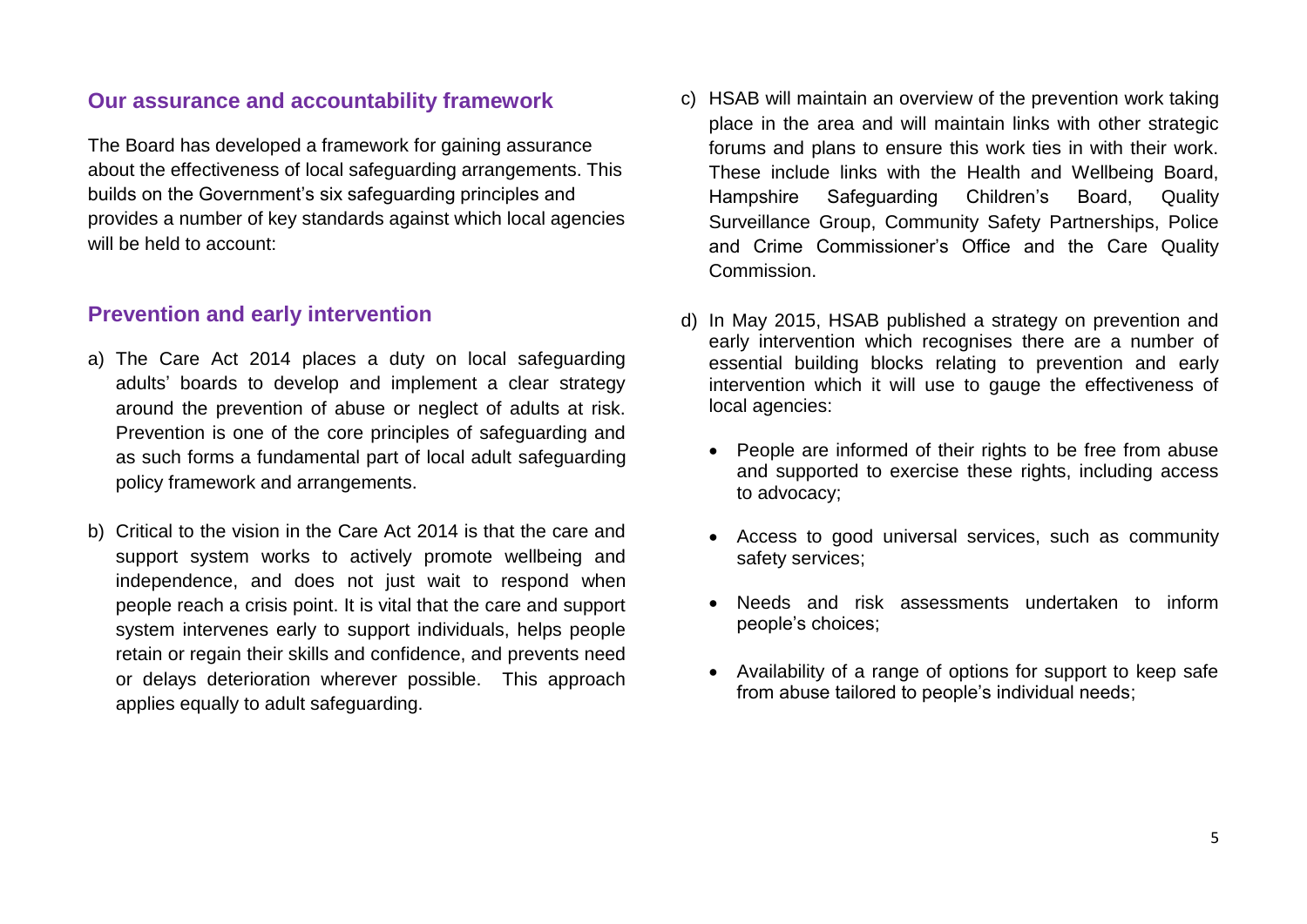- A well informed public which has confidence that concerns will be responded to and appropriate support provided;
- Availability and use of a range of approaches and tools to identify risks at an earlier stage and to prevent situations developing to a crisis point;
- Availability of clear confidentiality and information sharing arrangements within and across agencies to enable concerns to be shared appropriately and in a timely way; and
- Commissioning for better outcomes and effective quality monitoring.

# **An effective safeguarding system**

- a) The Care Act 2014 creates a new legal framework for how Local Authorities and other parts of the system should work together to protect adults at risk of abuse or neglect. Partners must agree how they will work together and the roles they will play, to keep adults at risk safe. This policy, guidance and toolkit outlines the local response to this requirement.
- b) In Hampshire, the main statutory agencies Local Authorities, Police and NHS organisations – are committed to working together to both promote safer communities in order to prevent harm and abuse and to deal with suspected or actual cases effectively. We believe that people at risk are best protected when procedures between statutory agencies are consistent across local agencies.
- c) The HSAB has outlined below what it considers are the essential building blocks of an effective safeguarding system and will use these to gauge the effectiveness of local agencies:
	- An open, transparent and learning culture within and across organisations;
	- A well trained workforce operating in a culture of zero tolerance of abuse;
	- Staff awareness and training to improve recognition of abuse and reporting including whistleblowing policies;
	- All organisations appropriately report and act on safeguarding concerns;
	- Adherence to national and locally agreed (single and multi-agency) frameworks and policies;
	- Availability of a range of approaches and tools to promote prevention and early intervention to prevent situations developing to a crisis point e.g. wellbeing trigger tools and multi agency risk management framework, etc.;
	- All organisations appropriately report and act on safeguarding concerns;
	- Availability of an effective framework for confidentiality and information sharing across agencies to enable the appropriate and timely sharing of concerns;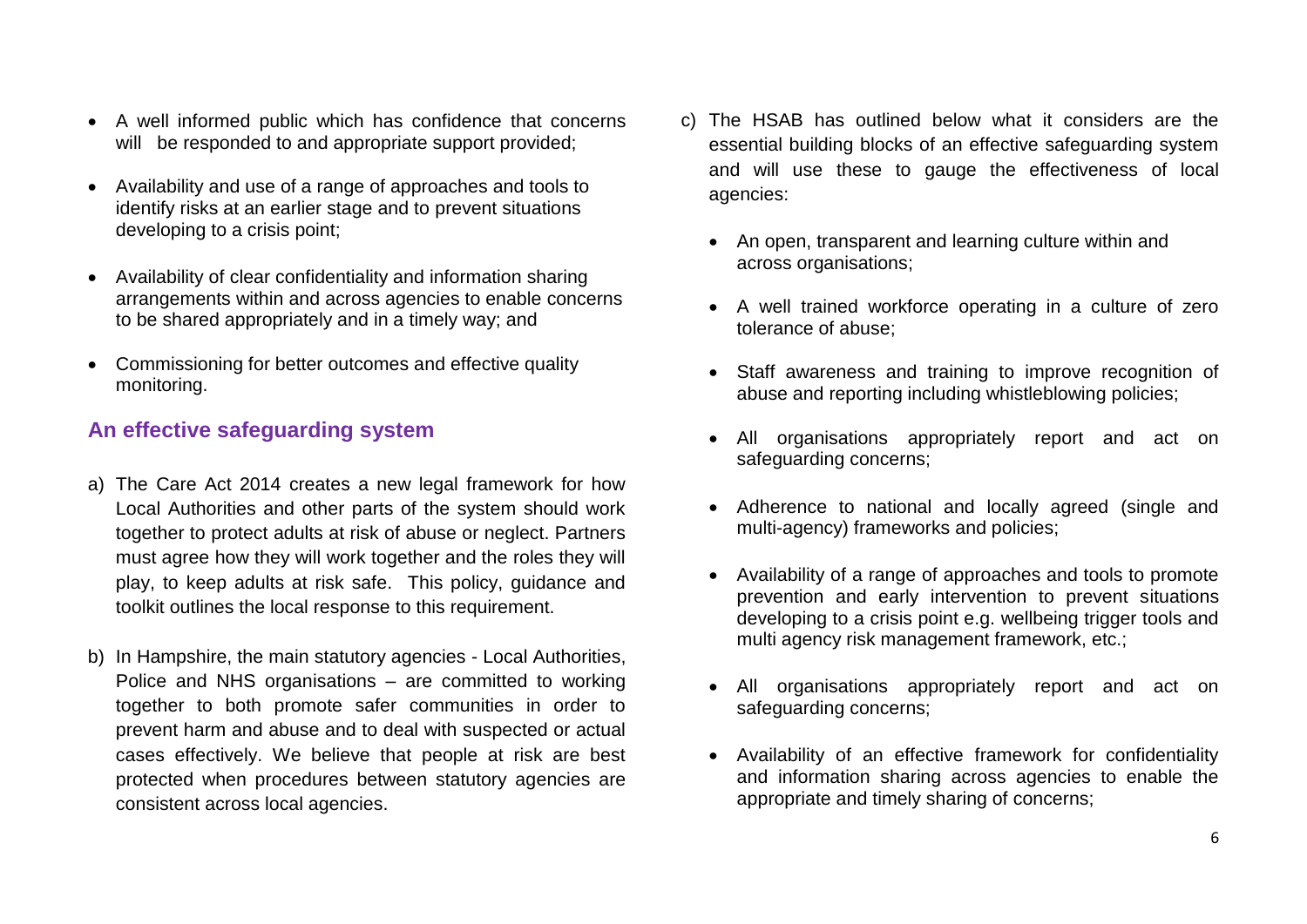- Meaningful service user and family involvement and engagement in the safeguarding process with the Making Safeguarding Personal approach embedded in everyday practice across all organisations;
- A balance is achieved between protecting people and respecting their right to make decisions for themselves;
- Adherence to the 'duty of candour' and all adverse incidents are appropriately reported and investigated;
- The safeguarding process is proportionate and used appropriately and is not used as a substitute for:
	- The responsibilities of care providers' to provide good quality and safe care;
	- Commissioners regularly assuring themselves of the quality and safety of the services they commission;
	- Effective governance arrangements within local services
	- Regulators ensuring regulated providers meet required standards and taking timely enforcement action when necessary and
	- The core duties of the police and other agencies to prevent and detect crime and protecting life and property.

### **Governance and learning**

- a) HSAB believes that when service users experience poor outcomes it is important that all services reflect on the quality of their services both internally and collaboratively, so that they are able to learn from their practice and that of others in order to improve local safeguarding practice.
- b) The essential building blocks of effective governance arrangements are outlined below and will be used gauge the effectiveness of local agencies:
	- Robust internal quality monitoring and governance systems to detect and respond to poor care the outcomes of which lead to improvements in service delivery;
	- Availability of a joint NHS Serious Incident Requiring Investigation (SIRI) process to enable an overarching investigation across more than one health organisation.
	- Commissioners have robust quality monitoring and oversight processes which identify under/over reporting, repeating patterns, thematic reviews to capture patterns and learning;
	- Alignment of governance processes internal care governance processes are linked up with other and with HSAB multi-agency learning and review processes;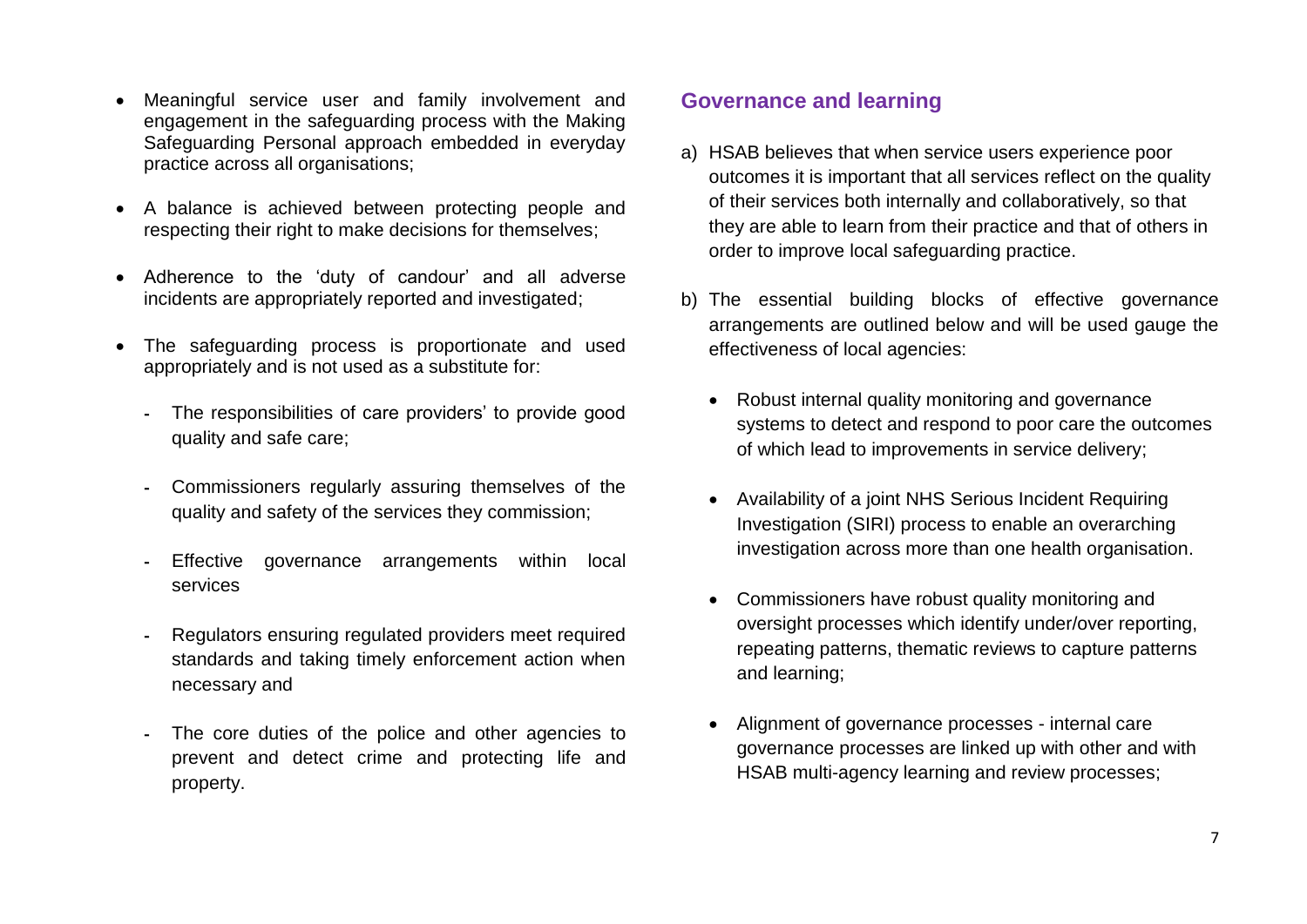#### **Governance and learning**

- Availability of thematic and trend information highlighting emerging themes relating to a range of client groups with information used to inform service planning and development and to undertake targeted work;
- Service users' experiences and their feedback is used to inform service planning and development;
- Effective single and multi-agency learning and review processes to identify learning from serious cases;
- Governance processes are aligned and streamlined to avoid duplication and to provide a multi agency perspective and holistic picture - an integrated approach will identify multiagency learning and improvements;
- Mechanisms are in place to share learning and to apply this in practice;
- Agencies evaluate the impact of learning from investigations and reviews and this includes an analysis of the lessons identified,



- There is evidence that changes and improvements have been made to services as a result of lessons gained from reviews leading to improved outcomes for service users;
- Effective communication and joint working across health and adult social care commissioning organisations in response to critical events; and
- Relevant local and national frameworks are used to support the delivery of action plans developed in response to serious events.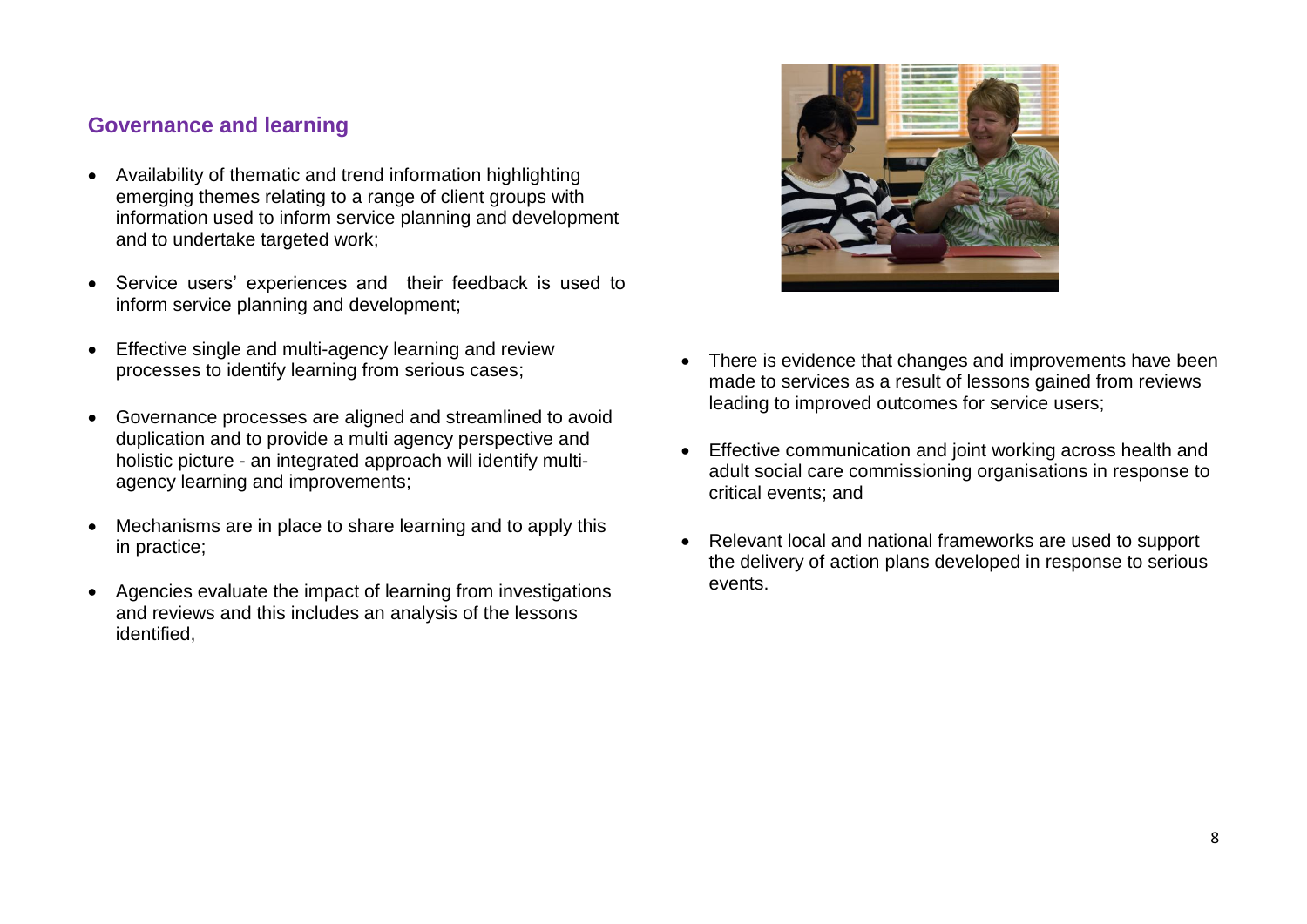#### **Making Safeguarding Personal**

- a) HSAB has adopted the principle of 'no decision about me without me' and means that the adult, their families and carers are working together with agencies to find the right solutions to keep the person safe and to support them in making informed choices.
- b) A person led approach leads to services which are: person centred and focused on the outcomes identified by the individual; planned, commissioned and delivered in a joined up way between organisations; responsive and which can be changed when required.
- c) Personalised care and support is for everyone, but some people will need more support than others to make choices and manage risks. A person led approach is supported by personalised information and advice and where needed, access to advocacy support.
- d) Making Safeguarding Personal (MSP) is about responding in safeguarding situations in a way that enhances involvement, choice and control as well as improving quality of life, wellbeing and safety. It is about seeing people as experts in their own lives and working alongside them with the aim of enabling them to resolve their circumstances and support their recovery.
- e) MSP is also about collecting information about the extent to which this shift has a positive impact on people's lives. The essential building blocks of an effective Making Safeguarding Personal approach are:
	- The person is involved from the beginning of the enquiry (unless there are exceptional circumstances that would increase the risk of abuse);
	- The outcome the person is seeking is addressed from the start of, and throughout, the safeguarding process. At the end of the process, the person is asked if all their outcomes have been met prior to the safeguarding enquiry being closed;
	- Adults who have substantial difficulty in being involved, and where there is no one appropriate to support them, have access to an independent advocate;
	- The adult is helped to understand their situation and what is needed to keep him or herself safe now and in the future in order to build the person's resilience and capacity to protect themselves from harm should a similar situation arise in the future; and
	- The support needed by the adult to recover from the abuse experienced is actively addressed as part of the safeguarding process.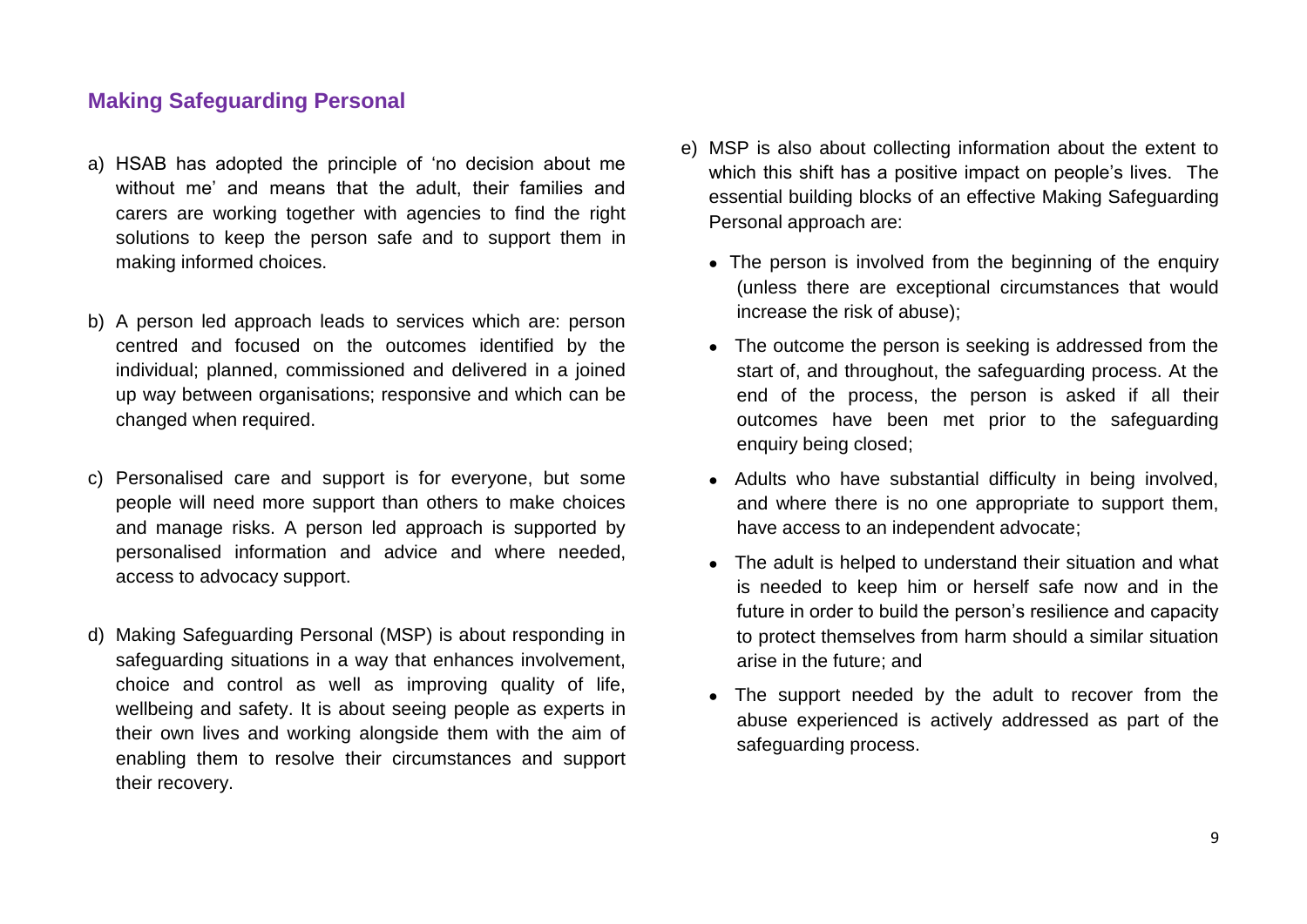# **Priorities for 2016 - 2021**

This Plan highlights the HSAB's strategic priorities and objectives over the next five years. A number of factors have helped to shape and influence these priorities including:

- The Board's review and evaluation in March 2016 of its progress in achieving its stated objectives in the HSAB Business Plan. This review highlighted a number of 'wrap around' themes and areas requiring further development;
- Response to national and local events which provide a focus on governance including the Mazars Review, national mortality reviews relating to adults with a learning disability, the Transforming Care Programme, etc.;
- Requirements in the Care Act 2014 relating to Making Safeguarding Personal and the need to embed this approach within and across organisations;
- Findings of a survey (undertaken by HSAB in January 2016) of local people on their views about adult safeguarding generally and the key issues they feel the Board needs to focus on. Over 175 organisations (and individuals) took part in this survey and their responses highlighted further work is needed around improving awareness of adult abuse and neglect and how to report concerns. Feedback from the survey also highlighted a wide range of barriers to disclosing or reporting adult abuse. Greater support for informal carers and also the victims of abuse was flagged as an area the Board should be focusing on including the availability of advocacy and access to counselling services, information about support networks as a means of supporting victims in their recovery from abuse. The majority of respondents felt that the public and local communities have a key role to play in tackling adult abuse with one respondent summing this up as follows: "we need to invest in rebuilding community spirit and caring for others

# **Delivery of the Strategic Plan**

Delivery of the HSAB Strategic Plan will occur in three 3 key phases: Year 1 will focus on planning and preparation; Years 2, 3, 4, will focus on delivery and evaluation and finally in Year 5, the Board will review its activities and progress against its published objectives and will undertake planning and consultation to develop a new Strategic Plan for 2021 onwards. HSAB will achieve its vision through the working out of the following strategic priorities and objectives: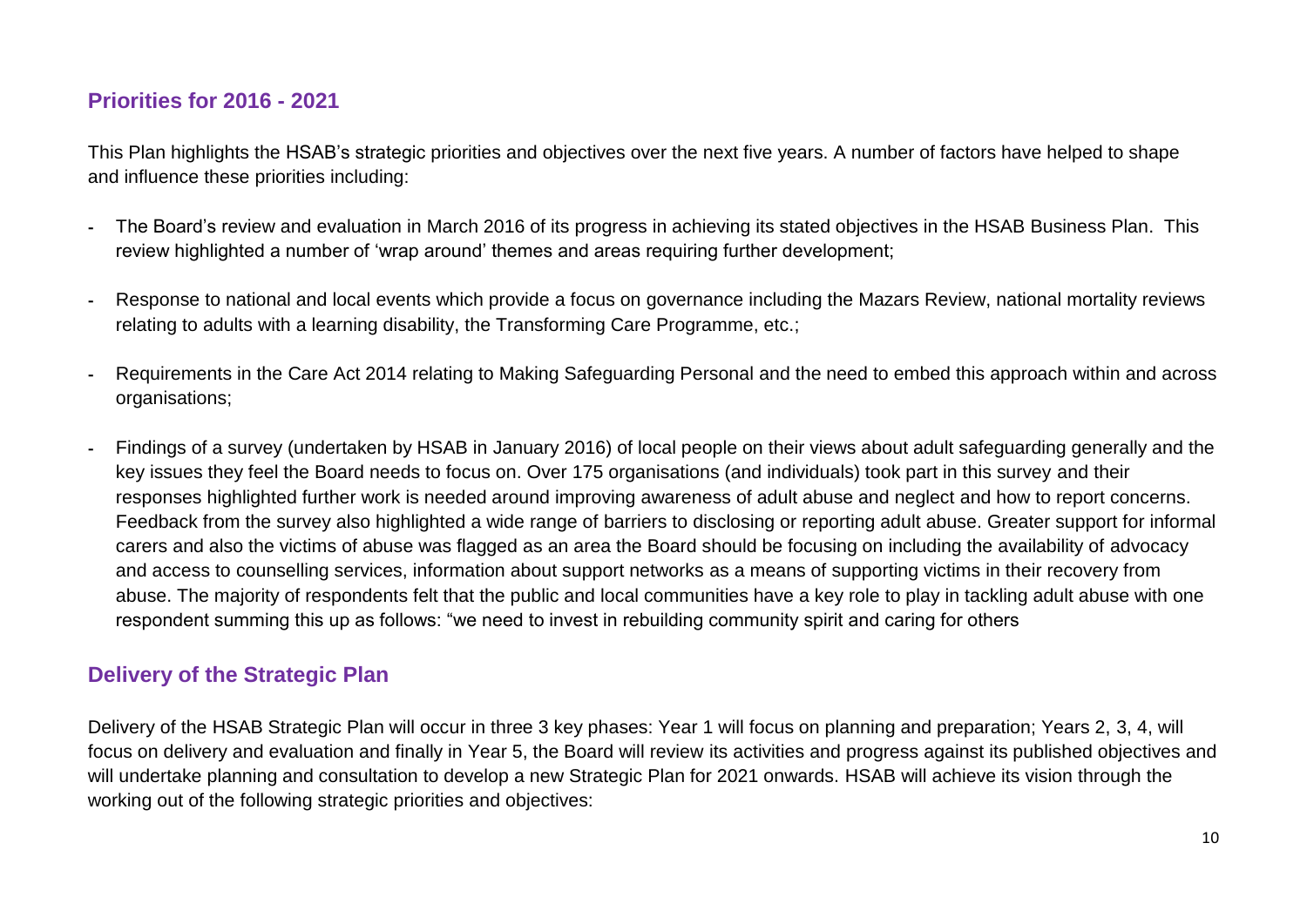| No. | <b>Priority</b>                                                                                               | <b>Key actions</b>                                                                                                                                                                                | <b>Enablers</b>                                     | Lead                     |
|-----|---------------------------------------------------------------------------------------------------------------|---------------------------------------------------------------------------------------------------------------------------------------------------------------------------------------------------|-----------------------------------------------------|--------------------------|
| 1.  | <b>Wide awareness of</b><br>adult abuse and<br>neglect and its<br>impact and<br>engaging local<br>communities | Review HSAB's communication plan and<br>a)<br>publicity material to reflect the issues<br>highlighted in the 2016 Survey.<br>b) Undertake theme based awareness<br>campaigns to develop community | <b>HSAB Website</b><br><b>Publicity materials</b>   | <b>Stakeholder Group</b> |
|     |                                                                                                               | awareness and engagement of adult abuse<br>and neglect and its impact.                                                                                                                            | HSAB multi-agency training<br>programme             |                          |
|     |                                                                                                               | Establish a calendar of events and reboot<br>C)<br>the 4LSAB communication network.                                                                                                               | <b>Safeguarding Adult Lead Network</b>              |                          |
|     |                                                                                                               | Build networks and engage with community<br>$\mathsf{d}$<br>level organisations - Neighbourhood<br>Watch, Citizens Advice,                                                                        | Stakeholder events                                  |                          |
|     |                                                                                                               | e) Focus on breaking down barriers to<br>reporting, personal responsibilities to speak<br>out, 'building confidence' to report concerns<br>and that the 'system' will respond.                    | Existing links with other strategic<br>partnerships |                          |
|     |                                                                                                               |                                                                                                                                                                                                   | <b>Established Stakeholder Group</b>                |                          |
|     |                                                                                                               | Development of the 'Safeguarding Adult<br>f<br>Lead' Network and targeted work in the<br>independent care provider, housing and<br>further education sectors.                                     | <b>Communication Network</b>                        |                          |
|     |                                                                                                               | Align activities with mainstream community<br>g)<br>safety approaches - disability hate crime,<br>Prevent, domestic abuse, modern slavery,<br>mate crime, honour based violence.                  |                                                     |                          |
|     |                                                                                                               | Links with education services to develop a<br>h)<br>schools' awareness programme to address<br>the inter-generational aspects of adult<br>abuse and neglect.                                      |                                                     |                          |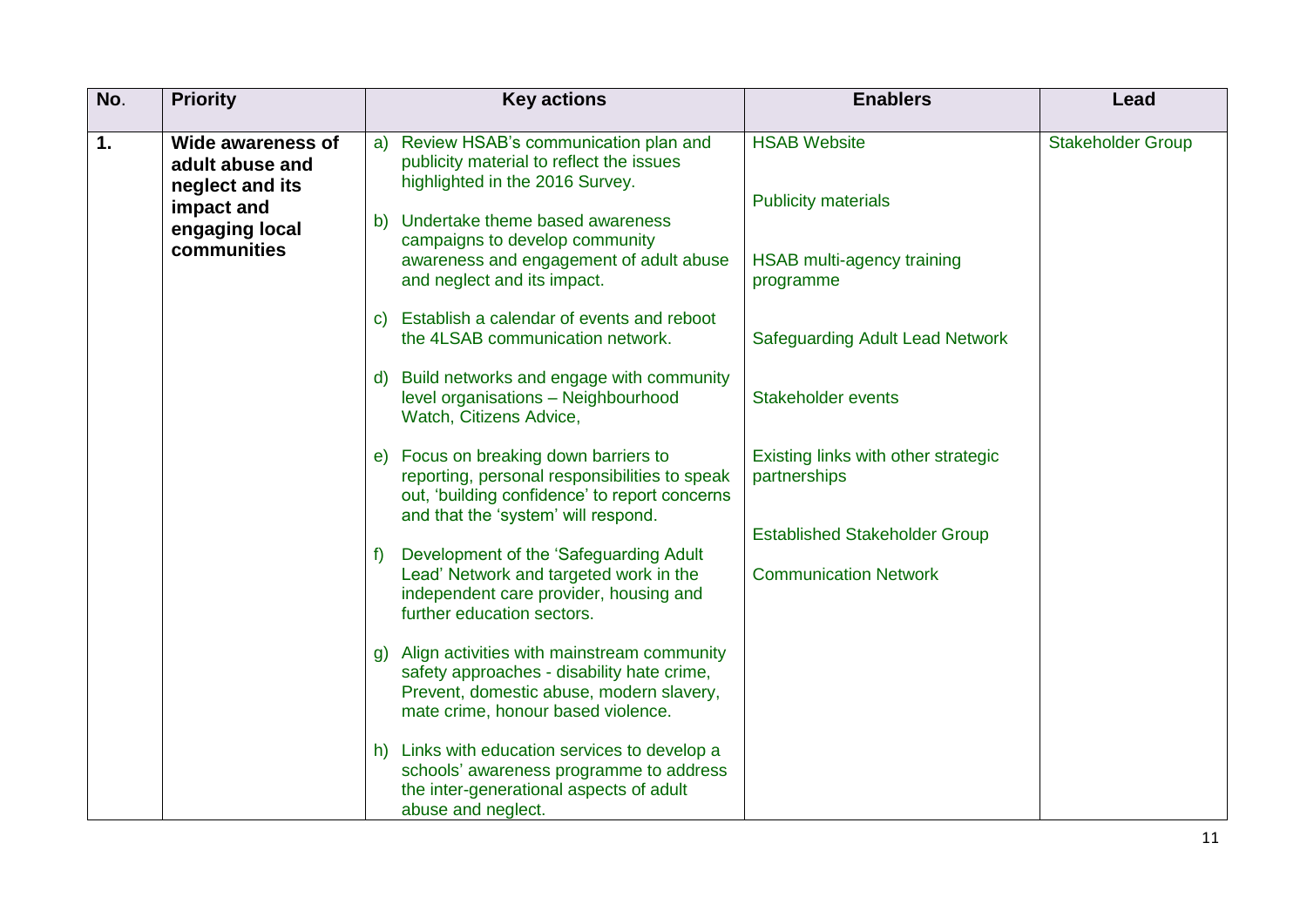| <b>Priority</b><br>No.                                                | <b>Key actions</b>                                                                                                                                                                                                | <b>Enablers</b>                                                                                                              | Lead                                  |
|-----------------------------------------------------------------------|-------------------------------------------------------------------------------------------------------------------------------------------------------------------------------------------------------------------|------------------------------------------------------------------------------------------------------------------------------|---------------------------------------|
| 2.<br><b>Prevention and early</b><br>intervention -<br>promoting well | a) Board activity aligned with wider initiatives<br>aimed at promoting well being, prevention<br>and early intervention                                                                                           | <b>Prevention and Early Intervention</b><br><b>Strategy (HSAB)</b>                                                           | <b>Policy Implementation</b><br>Group |
| being and safety and<br>acting before harm<br><b>occurs</b>           | Work with partners to ensure<br>$\mathsf{b}$<br>prevention/safeguarding are included in<br>new and emerging models of funding<br>&service delivery (direct payments, care<br>accounts, strengths based approach). | <b>Wellbeing Trigger Tool (HCC)</b><br><b>Supportive Communities</b><br>Programme (HCC)<br>Ageing Well in Hampshire Strategy |                                       |
|                                                                       | c) Promote initiatives aimed at addressing<br>social isolation and loneliness.<br>Joint work with partner agencies to embed<br>$\mathsf{d}$                                                                       | (HCC)<br><b>Tackling Loneliness and Isolation</b><br>(LGA/Age UK)                                                            |                                       |
|                                                                       | the 4LSAB multi-agency risk management<br>framework.<br>e) Alignment of Board activities with the                                                                                                                 | <b>Towards a Healthier Hampshire</b><br>Strategy (HCC)                                                                       |                                       |
|                                                                       | broader health and well-being agenda and<br>to deliver accountability to the wider local<br>strategic partnership - Health & Wellbeing<br>Board. Healthwatch.                                                     | Think Family Approach (HCC)                                                                                                  |                                       |
|                                                                       | f) Adopt LGA/Age UK guidance on tackling<br>loneliness and isolation and include this<br>topic in the HSAB multi-agency training<br>programme.                                                                    | <b>Supporting Troubled Families (HCC)</b><br><b>HSAB Learning and Development</b><br>Programme                               |                                       |
|                                                                       | g) Partners to audit against the HSAB<br>Prevention Strategy in order to explore<br>further opportunities to promote wellbeing,<br>prevention and safety within business as                                       | 4LSAB Multi-Agency Risk<br><b>Management Framework</b><br>Safe and Well Scheme (HFRS)                                        |                                       |
|                                                                       | usual activity.                                                                                                                                                                                                   |                                                                                                                              |                                       |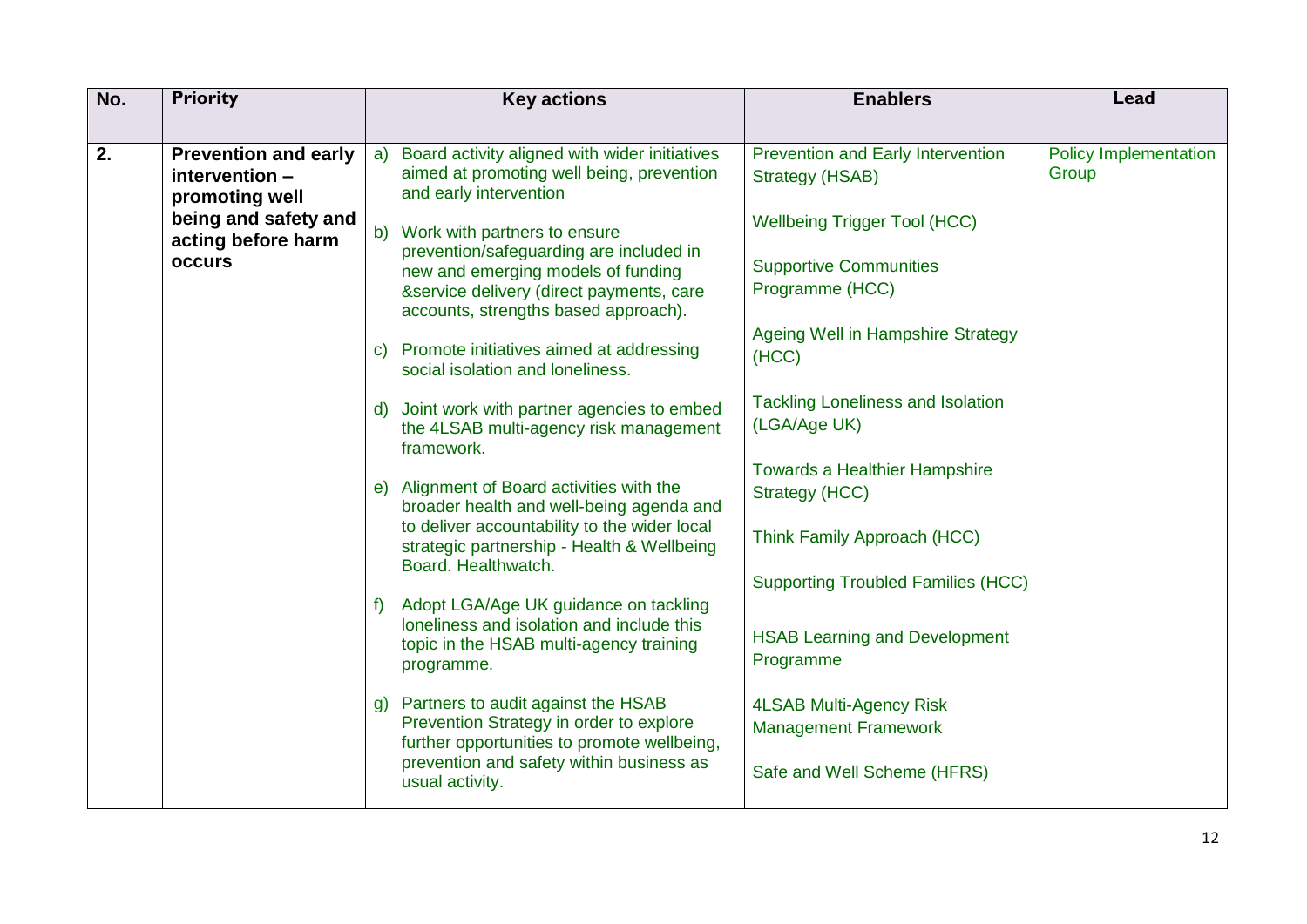| No. | <b>Priority</b>                                         | <b>Key actions</b>                                                                                                                        | <b>Enablers</b>                                                 | Lead                                  |
|-----|---------------------------------------------------------|-------------------------------------------------------------------------------------------------------------------------------------------|-----------------------------------------------------------------|---------------------------------------|
| 3.  | <b>Well equipped</b><br>workforce across all<br>sectors | Implement the HSAB Learning and<br>a)<br>Development Strategy.                                                                            | <b>4LSAB Learning and Development</b><br><b>Strategy</b>        | Workforce<br><b>Development Group</b> |
|     |                                                         | b) Build networks and partnerships with the<br>safeguarding and workforce leads in partner<br>organisations.                              | HSAB multi-agency learning and<br>development programme         |                                       |
|     |                                                         | c) Joint work with partners to develop a multi-<br>agency safeguarding training programme                                                 | Recruitment of a Learning and<br><b>Development Coordinator</b> |                                       |
|     |                                                         | d) Develop training web pages on HSAB<br>website to support single agency training.                                                       | <b>HSAB</b> website                                             |                                       |
|     |                                                         | e) Source/develop training materials,<br>resources and innovative delivery methods                                                        | Safeguarding Adult Lead (SAL)<br><b>Network</b>                 |                                       |
|     |                                                         | Develop a system of HSAB training<br>f<br>endorsement.                                                                                    | NHS England training programme<br>for primary care              |                                       |
|     |                                                         | g) Establish a sustainable model for multi-<br>agency training 2017/18 onwards.                                                           | <b>Policy Implementation Group</b>                              |                                       |
|     |                                                         | h) Policy Group to formulate new policy and<br>guidance in response new legislation and<br>national/local developments.                   | <b>Learning and Review Framework</b>                            |                                       |
|     |                                                         | Learning gained from serious cases is<br>i)<br>shared within and across organisations and<br>this is used to inform and improve practice. |                                                                 |                                       |
|     |                                                         | Learning into practice events form part of<br>j)<br>the HSAB multi-agency learning and<br>development programme.                          |                                                                 |                                       |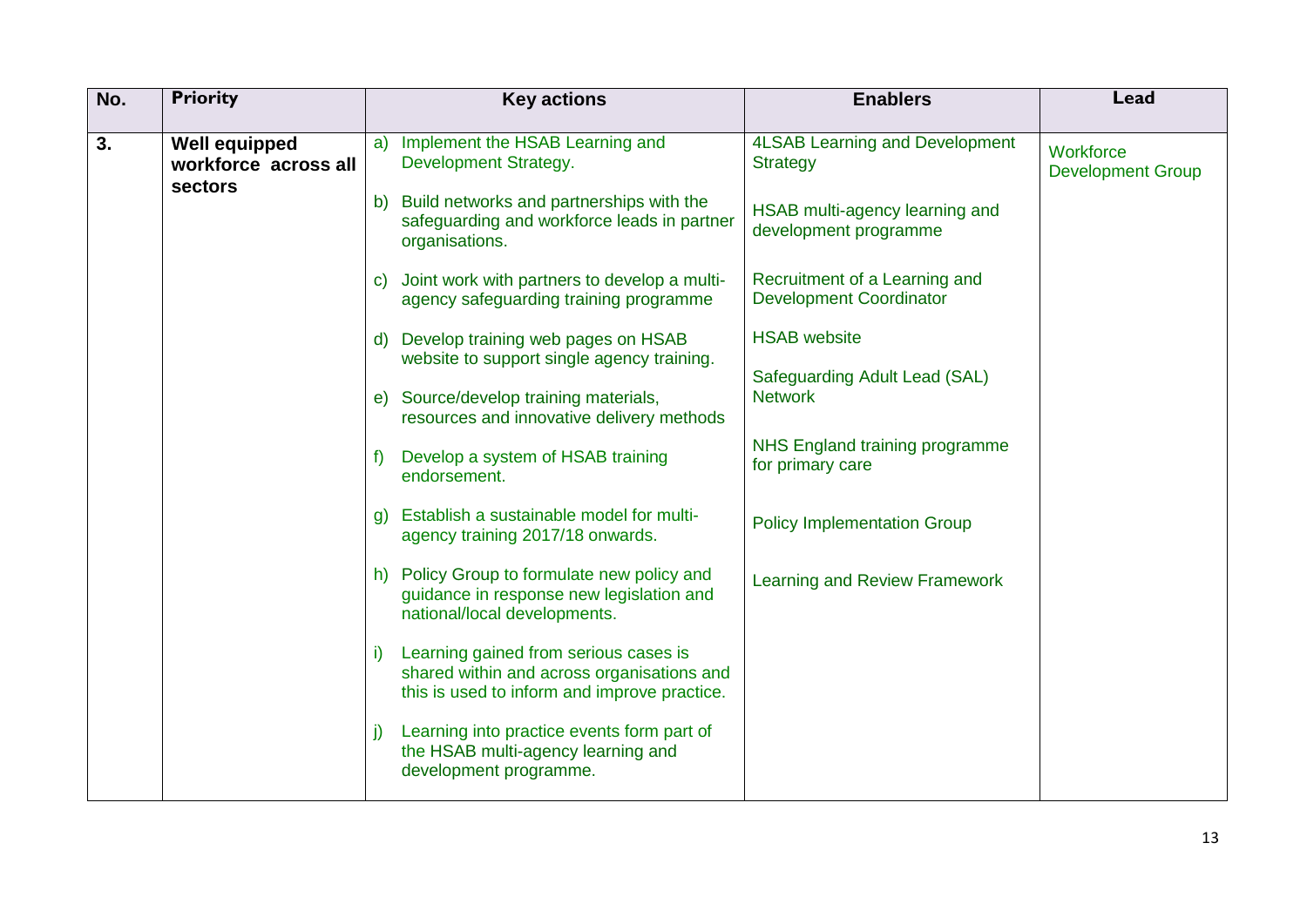| No. | <b>Priority</b>                                                                                                              | <b>Key actions</b>                                                                                                                                                                                                                                                                                                                                                                                                                                         | <b>Enablers</b>                                                                                                                                                                                              | Lead                                                                                                 |
|-----|------------------------------------------------------------------------------------------------------------------------------|------------------------------------------------------------------------------------------------------------------------------------------------------------------------------------------------------------------------------------------------------------------------------------------------------------------------------------------------------------------------------------------------------------------------------------------------------------|--------------------------------------------------------------------------------------------------------------------------------------------------------------------------------------------------------------|------------------------------------------------------------------------------------------------------|
| 4.  | <b>Safeguarding</b><br>services improved<br>and shaped by the<br>views of service<br>users, carers and<br>other stakeholders | a) Introduce the Making Safeguarding<br>Personal (MSP) approach across all<br>agencies.<br>b) Design and implement a pilot of an<br>independently facilitated user feedback<br>process on a sample of people who have<br>received support through the safeguarding<br>process.<br>c) Develop a sustainable model for the MSP                                                                                                                               | User feedback tool developed.<br><b>4LSAB Learning and Development</b><br>Strategy.<br>HSAB multi-agency learning and<br>development programme.<br>Recruitment of a Learning and<br>Development Coordinator. | <b>Information and</b><br><b>Performance Group</b><br>(supported by the<br><b>Stakeholder Group)</b> |
|     |                                                                                                                              | reviews going forward including the<br>sourcing of funding to support this.<br>d) Explore a range of approaches to achieve<br>meaningful involvement of service users<br>and other stakeholders on the Board and<br>work groups to ensure Board activities are<br>informed by the voice of stakeholders.                                                                                                                                                   | MSP and user involvement is<br>included n the HSAB Quality<br><b>Assurance Framework.</b><br><b>Established Stakeholder Group.</b>                                                                           |                                                                                                      |
| 5.  | Clear, effective<br>governance<br>processes are in<br>place within and<br>across<br>organisations                            | a) Formally adopt the HSAB Assurance and<br>Accountability Framework (AAF).<br>b) Review the Quality Assurance Framework<br>against the HSAB AAF.<br>Undertaken an annual themed audit.<br>C)<br>d) Reboot the Integrated Scorecard approach<br>to gain a holistic overview of safeguarding<br>risks across the 'system'.<br>e) Benchmark local data against the HSAB<br>AAF, government 6 safeguarding principles<br>and national comparator information. | <b>Established Quality Assurance</b><br>Framework.<br>HSAB assurance and accountability<br>framework produced                                                                                                | Information and<br><b>Performance Group</b>                                                          |